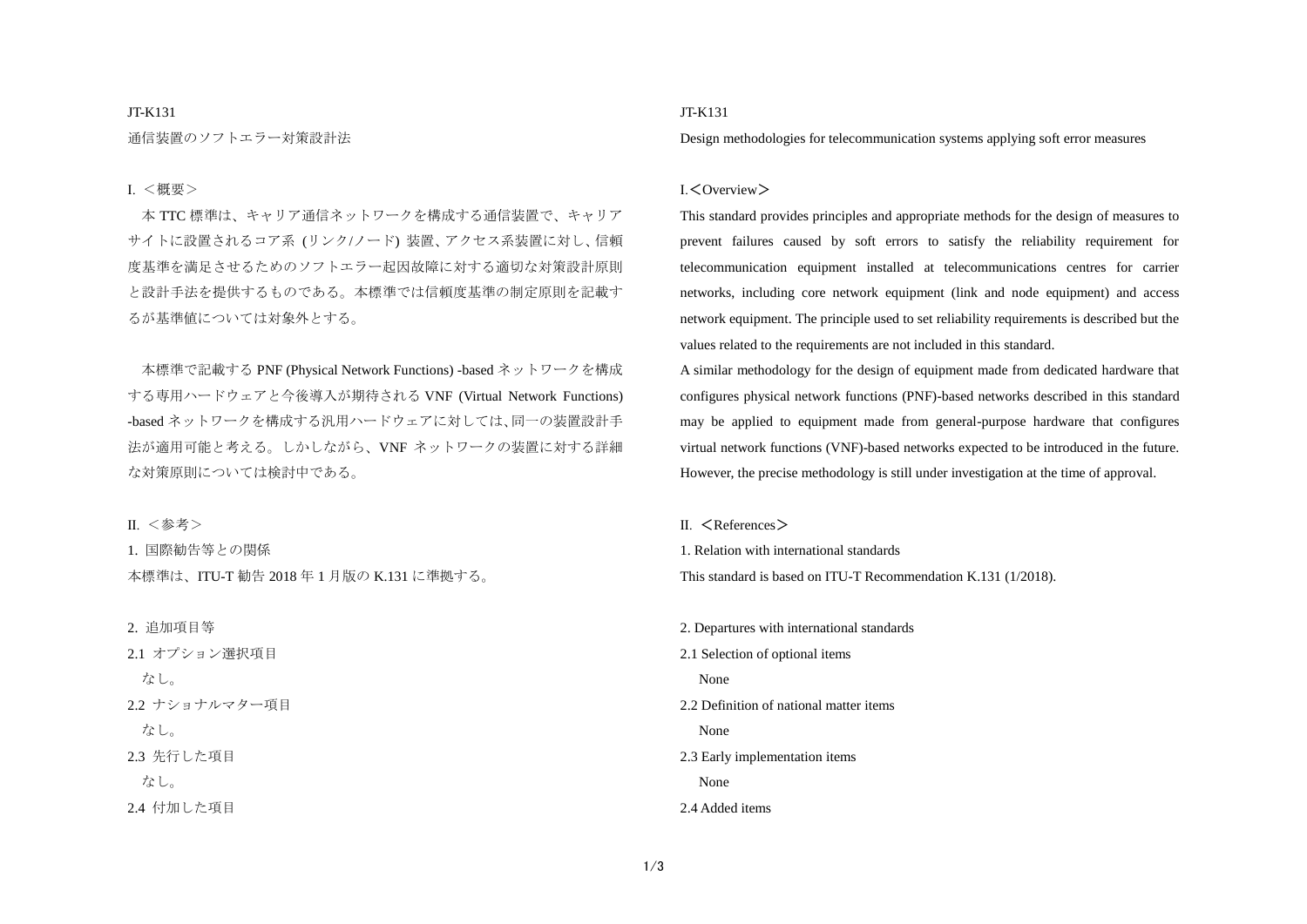| なし。             |  |
|-----------------|--|
| 2.5 削除した項目      |  |
| なし。             |  |
| 2.6 その他         |  |
| (1) 参照する勧告、標準など |  |
| なし。             |  |

# 3. 改版の履歴

| 版数     | きりこく きょうこう きょう きょうしょう きょうきょう きょうしょう<br>制定 | 改版内容 |
|--------|-------------------------------------------|------|
| 第<br>版 | 月 21日<br>$2019$ 年 2                       | 初版制定 |

## 4. 標準作成部門

伝送網・電磁環境専門委員会

Ⅲ. <目次>

<参考>

1 適用

2 引用規格

3 定義

4 略語と頭字語

5 慣例

6 通信装置の基本構成

- 7 ソフトエラーに関する信頼度基準と対策装置の開発手順
- 8 ソフトエラー影響予測
- 9 ソフトエラー対策実現法
- 10 ソフトエラー対策適用時の注意点

# None 2.5 Deleted items None 2.6 Others

(1) References

None

### 3. Change history

| Version | Date          | Details of revision |
|---------|---------------|---------------------|
|         | Feb. 21, 2019 | Published           |

4. Working Group that developed this standard

Transport Networks and EMC

## III.  $\leq$ Table of contents  $\geq$

<Reference>

- 1 Scope
- 2 References
- 3 Definitions
- 4 Abbreviations and acronyms
- 5 Conventions
- 6 Basic configurations for telecommunication equipment
- 7 Reliability requirements relating to soft errors and procedure of equipment design with mitigation measures
- 8 Estimation of soft error impact
- 9 Methods for implementation of soft error measures
- 10 Notes on application of soft error measures